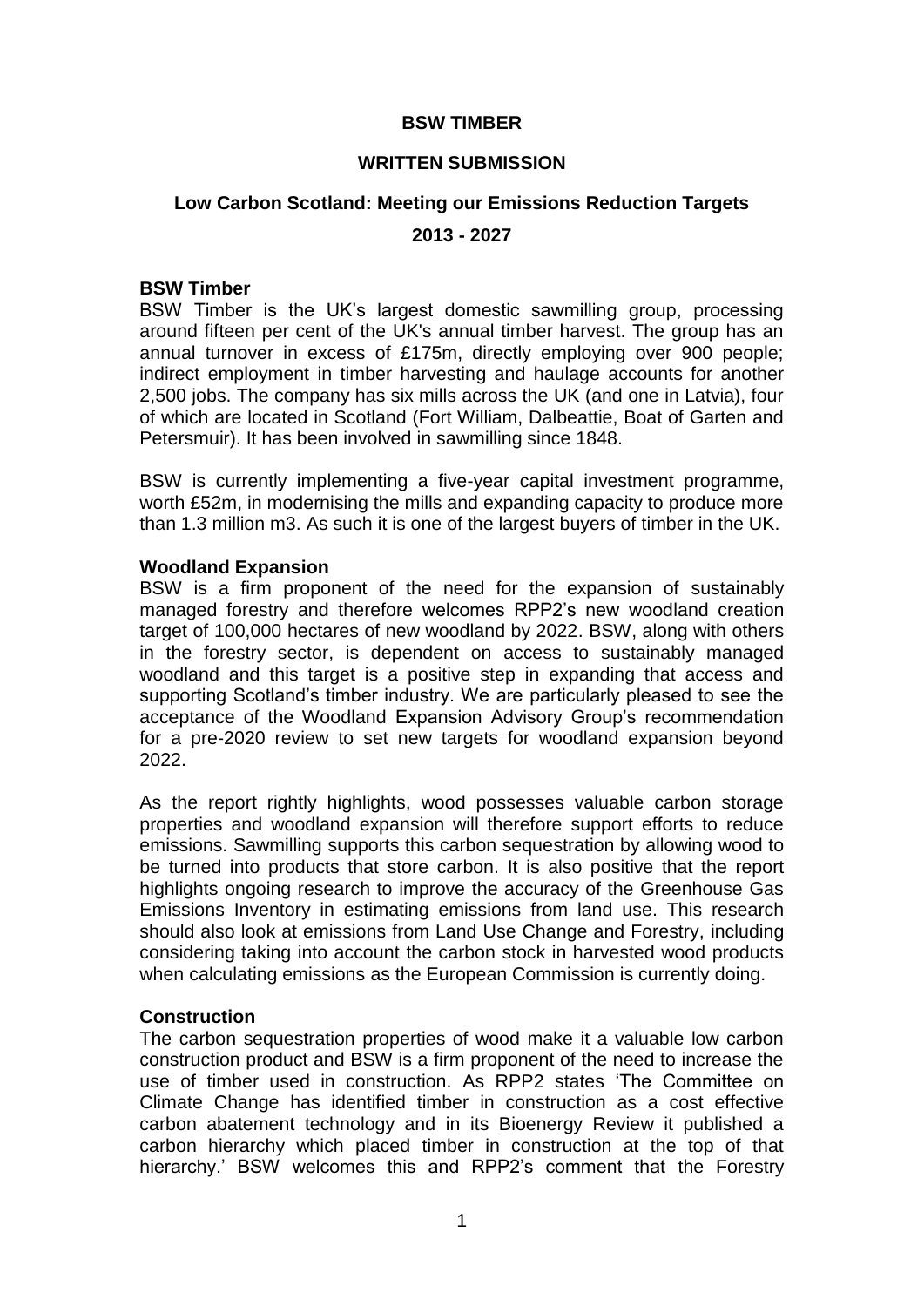Commission Scotland (FCS) has been working on increasing the timber used in construction and refurbishment since RPP1.

BSW is also supportive of the work being done by FCS, Scottish Enterprise, Edinburgh Napier University and a range of SMEs on a Wood Products Innovation Gateway research programme in order to exploit the market opportunities of wood as a low energy building material. Using timber in construction should be a key focus of the sustainable homes strategy outlined in the report. Using timber to build/retrofit homes can improve energy efficiency as well as contributing to wider emissions reduction targets through the storage of carbon. Ongoing work on this is positive and BSW encourages the Scottish Government to take this further and actively encourage the use of timber in its housing strategy.

# **Biomass**

BSW has raised concerns with the Scottish Government in the past about the impact of large-scale biomass energy generation on the sawmilling and the wider forestry sector. Subsidies for energy generators to purchase wood to burn for energy generation have distorted the wood market and have impacted on existing users' access to sustainable, local timber. BSW therefore welcomes the Scottish Government's recognition of the finite nature of woody biomass feedstocks and the need to take into account the needs of existing wood users in biomass policy. We also support the report's statement that biomass 'should be used in the most efficient and beneficial applications at a scale that is appropriate to make the best use of finite bioenergy sources i.e. heat-only or CHP applications'.

Using woody biomass for heat generation is a far more efficient use of this limited resource; indeed BSW generates its own renewable heat at some of its sites. BSW's biomass installations source wood from their respective sites and use sawmilling co-products as the main fuel source. This ensures that the company is able to reduce emissions through efficient renewable heat generation.

BSW therefore welcomes the Scottish Government's plan to cap support for dedicated biomass at 15MW and supports the policy of promoting the use of biomass plants for heat or CHP as opposed to electricity generation. However, improvements could still be made to the CHPQA criteria so that only the most efficient CHP, ideally c.75% efficiency, is supported as opposed to the 35% efficiency which is currently subsidised.

The report also states that 'Wood fuel use for energy production has more than tripled in the last five years.' It is positive that the Scottish Government has recognised this as this increased demand in the wood market has been of concern to BSW. In order to preserve the Scottish timber sector more must be done to mitigate the impact of rising wood prices on existing wood users. Although the subsidy levels for energy generators to purchase wood to burn for electricity will be reduced BSW is concerned about the impact of the demand from other UK biomass plants for Scottish wood. There are currently no restrictions to prevent subsidised energy generators in England and Wales